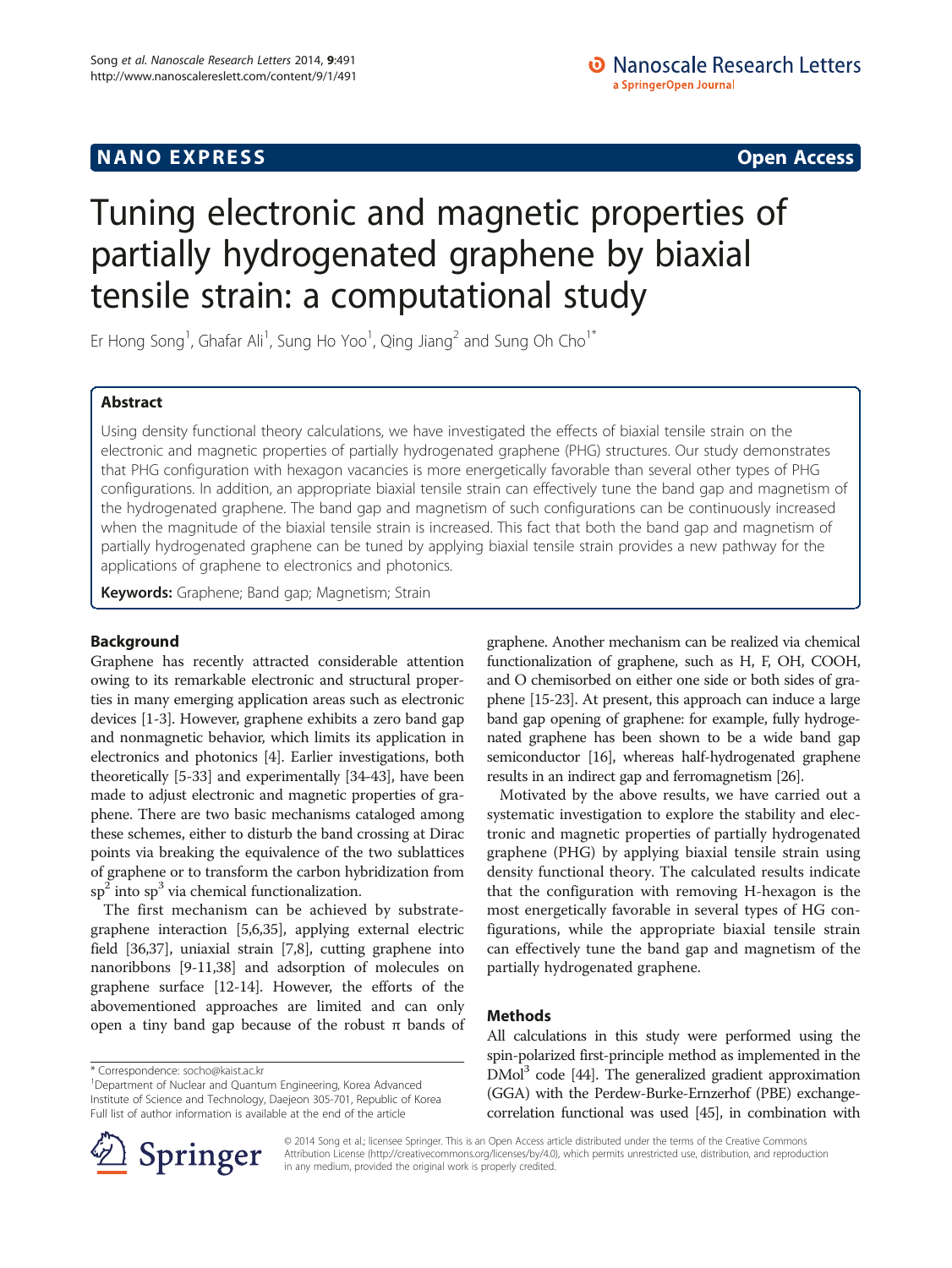<span id="page-1-0"></span>the double numerical plus polarization (DNP). The empirically corrected density functional theory (DFT + D) method within the Grimme scheme was employed in all the calculations to consider the van der Waals forces [[46](#page-5-0)]. Allelectron core treatment was adopted, and the real space global cutoff radius was set to be 4.6 Å to achieve high accuracy. We used the smearing techniques with a smearing value of 0.005 Ha.

A hexagonal graphane supercell  $(7 \times 7)$  graphane unit cell) was established with a lattice parameter of 2.54 Å. The modulus supercell vector in the z direction was set to 15 Å, which led to negligible interactions between the system and their mirror images. For geometric optimization, the Brillouin zone integration was performed with  $10 \times$  $10 \times 1$  k-point sampling, which brings out the convergence tolerance of energy in  $1.0 \times 10^{-5}$  hartree, and that of maximum force in 0.002 hartree. The stability of hydrogenated graphene was determined from the formation energy  $E_f$  by the following:

$$
E_{\rm f}(n) = E_{\rm total}(n) + n\mu_{\rm H} - \mu_{\rm graphane}
$$
 (1)

where  $E_{\text{total}}(n)$  is the cohesive energy of the system, *n* was the number of H atoms removed from a graphane sheet, and  $\mu$ <sub>H</sub> ( $\mu$ <sub>graphane</sub>) is the chemical potential of the constituent H (graphane) at a given state. Here, we chose the binding energy per atom of  $H_2$  molecule as  $\mu_H$ . And μgraphane was taken as the cohesive energy of a single graphane sheet.

## Results and discussion

According to the previous reports [[16](#page-4-0)[,47](#page-5-0)], two favorable structures of fully hydrogenated graphene (graphene), chair and boat conformations, exist. In the chair configuration, every two adjacent C atoms are hydrogenated from the opposite sides of the graphene sheet. The induced strains compensate each other and thereby the energy of graphane is low. While in the boat conformation, H atoms are alternately bonded to C atoms on both sides in pairs. Due to the repulsion of two neighboring H on the same side, the boat configuration is less stable than the chair one. Therefore, we only consider the chair configuration. For the case of graphane, the obtained lattice parameter, C-C bond length, and C-H bond length of graphane are 2.54, 1.54, and 1.11 Å, respectively, which are in good agreement with previous reported data [[25\]](#page-5-0).

As shown in Figure 1a,b,c, we first investigate the relative stability of unpaired (Figure 1a,b) and paired H (Figure 1c) vacancies by calculating the formation energies of the vacancies: H vacancy is isolated in the unpaired vacancy, while two neighboring H vacancies are interconnected in

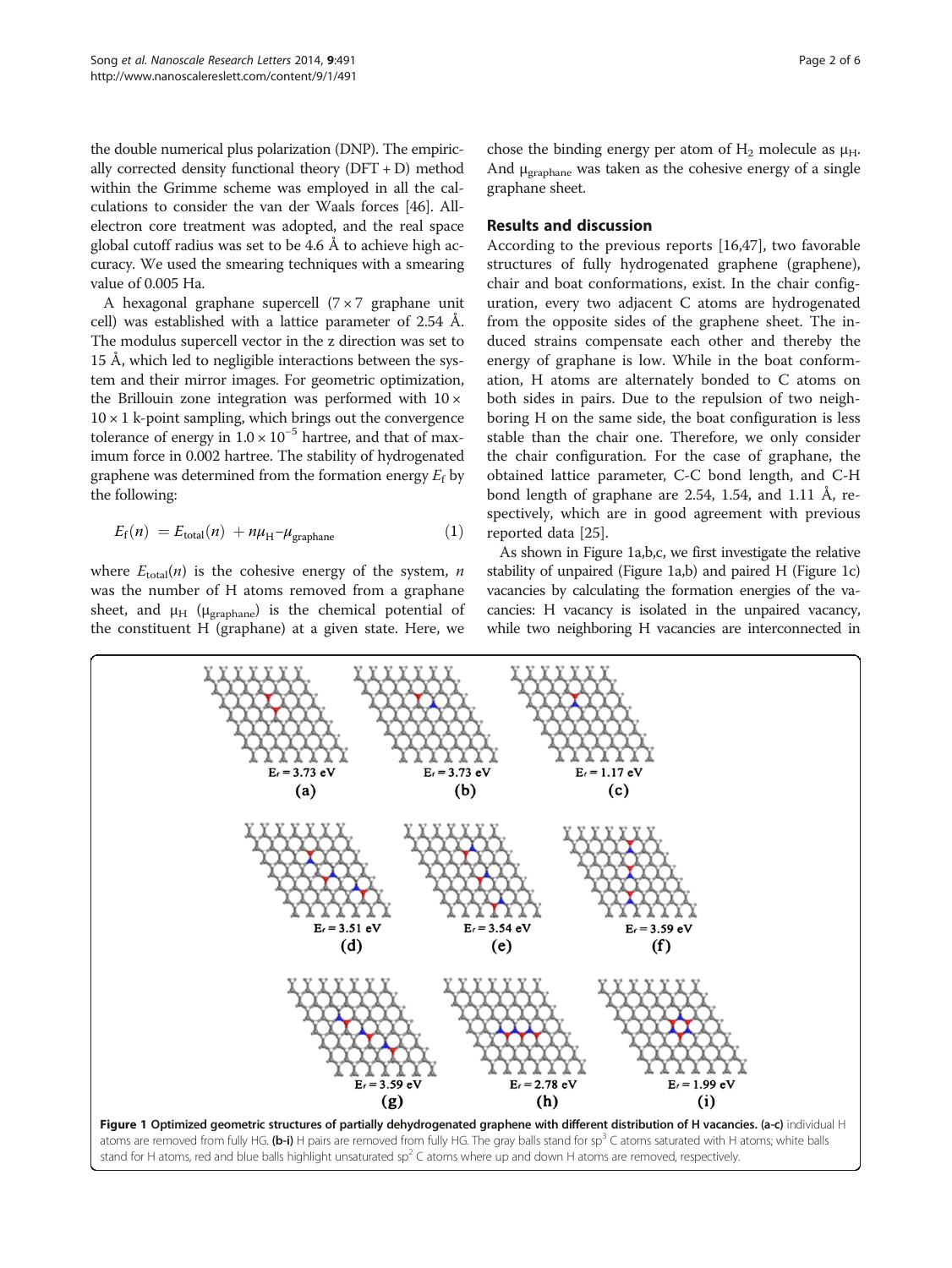the paired vacancy.  $E_f$  of the H vacancies on graphane can be calculated from the difference between the total energy of graphane and the sum of the total energy of dehydrogenated graphane and those of detached single H atoms. In Equation [\(1\)](#page-1-0), positive  $E_f$  represents endothermic process of dehydrogenation. The calculations show that  $E_f$  of paired vacancies is always smaller than that of two unpaired vacancies (Figure [1a](#page-1-0),b,c). In other words, paired vacancies are more easily formed than unpaired vacancies in graphane. This can be explained by the fact that a single H vacancy creates a dangling bond and raises the total energy due to a local strain [\[23](#page-5-0)]. In the condition of paired dehydrogenation, both unsaturated C atoms are turned to  $sp<sup>2</sup>$  hybridized state and form a  $C = C$  double bond, through which the two π electrons pair together and the vacancy-induced local strain can be partially released. The removal of radicals by  $C = C$  double bond has significant effect on the electronic structures of the dehydrogenated graphane. As shown in Figure [1d](#page-1-0),e,f,g,h,i, three adjacent paired vacancies formed a hexagon vacancy and graphane with a hexagon vacancy is more energetically favorable than five separated paired vacancies.

We further investigated the electronic structures of the partially dehydrogenated graphane with different H vacancies. Previous research works predict that the band gap of perfectly hydrogenated graphene is  $3.5 \sim 5.4$  eV [[16,17,](#page-4-0)[23\]](#page-5-0). From our calculations, the band gap  $(E_g)$  of the perfect graphane is about 4.41 eV. The  $E_g$  opening in graphene can be attributed to the changes of functionalized C atoms from  $sp^2$  to  $sp^3$  hybridization. However, after partially dehydrogenation of graphane, the  $E_g$  and the corresponding electronic structures can be changed.

According to the unified geometric rule reported by previous works [[48,49](#page-5-0)], the spin state at all zigzag edges with angles of either 0° or 120° between the edges should be ferromagnetic (FM), whereas it should be antiferromagnetic (AFM) if the edges are aligned at angles of 60° and 180° with respect to each other. On the basis of this rule, we calculated the band structures of C98H92 (1 hexagon vacancy, Figure 2a), C98H88 (2-hexagon vacancies, Figure 2b), C98H85 (triangle vacancy formed by 3-hexagon vacancies, Figure 2c), C98H72 (2-triangle vacancies, Figure 2d), C98H59 (3-triangle vacancies, Figure 2e), and C98H46 (4-triangle vacancies, Figure 2f) via selective dehydrogenation. As shown in Figure [3,](#page-3-0) it is found that the values of  $E<sub>g</sub>$  of partially dehydrogenated graphane decrease as the hexagon vacancies increase. Thus, the insulating graphane with a wide band gap becomes a semiconductor via appropriate dehydrogenation.  $E_g$  of PHG which are induced by the quantum confinement effect in PHG with increased vacancies. In other words, the trend of band gap narrowing can be attributed to the number of edge states in the PHG with the hexagon vacancies [[22,49-52\]](#page-5-0). Taking the structure of C98H85 as an example, the  $E_g$  reduces to 0.52 eV and the magnetic moment  $(m)$  is about 0.98  $\mu$ <sub>B</sub> (Figure [3c](#page-3-0)). When the triangle vacancies of graphane increase to four, the band structure of C98H46 has an indirect band gap with  $E_g = 0.33$  eV, whereas *m* increases to 3.90  $\mu_B$ (Figure [3](#page-3-0)f). Meanwhile, the strong  $\sigma$ -bonds are broken between C and H atoms and removal of the nearest neighbor H atoms leads to  $C = C$  double bonds, leaving the electrons in the unpaired C atoms localized and unpaired. In order to study the preferred coupling of these

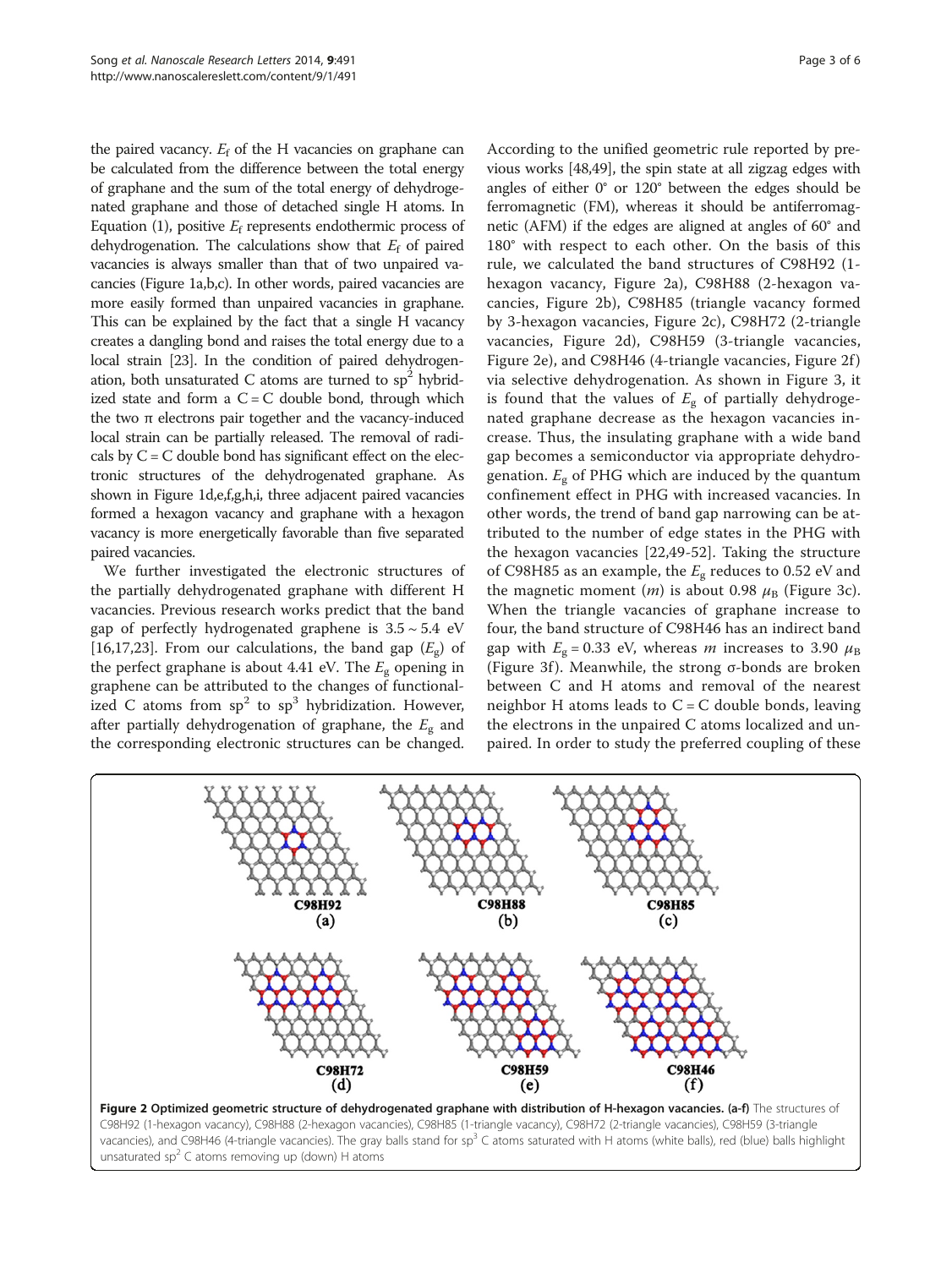

<span id="page-3-0"></span>

Figure 3 Electronic structures of dehydrogenated graphane with distribution of H-hexagon vacancies. (a-f) The band structures of C98H92, C98H88, C98H85, C98H72, C98H59, and C98H46. The blue and red lines represent spin-up and spin-down bands, respectively. And the Fermi level is set to zero.

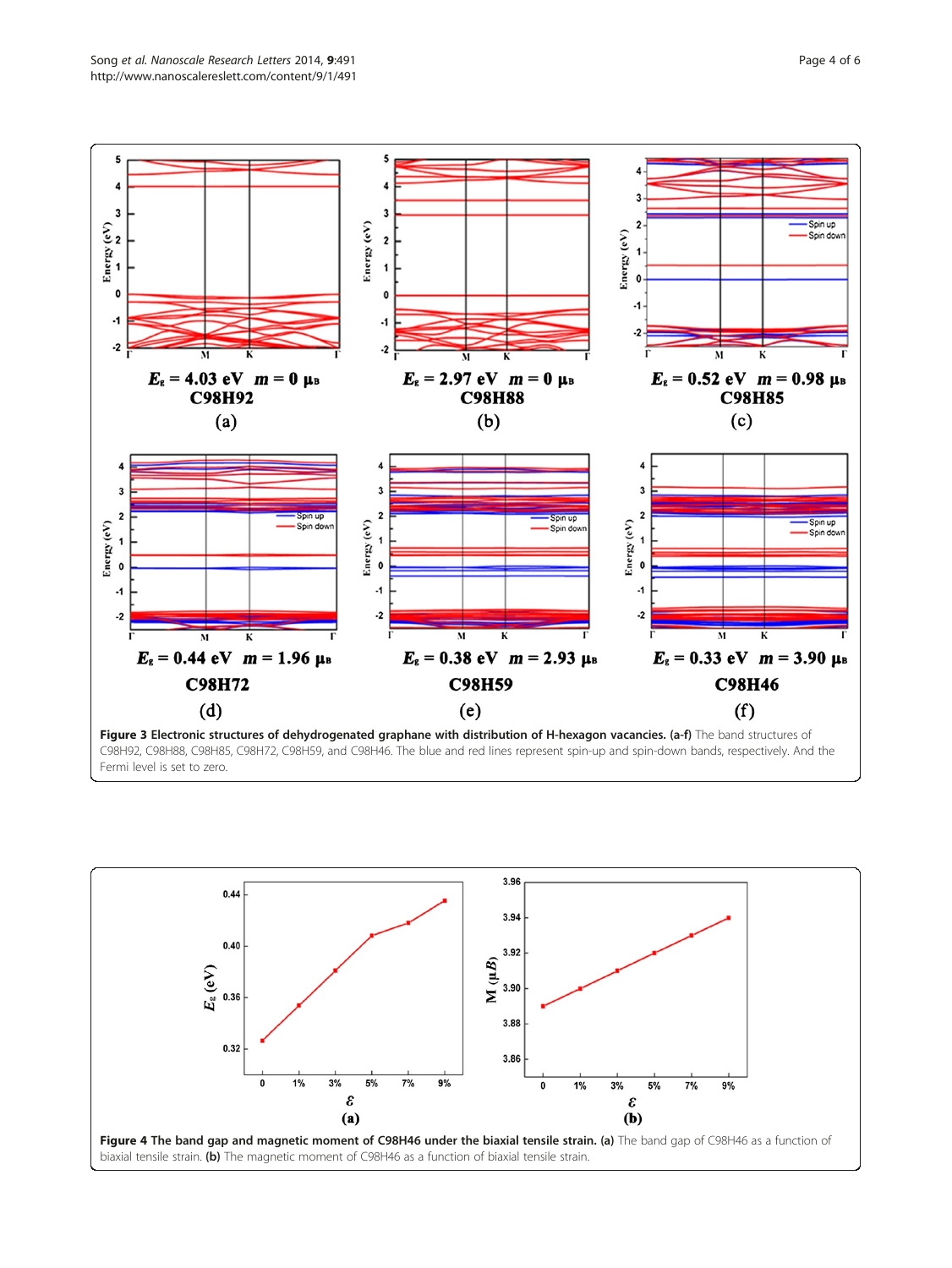<span id="page-4-0"></span>moments, we considered the following three magnetic configurations of C98H46: FM coupling, antiferromagnetic (AF) coupling, and nonmagnetic (NM) state, where the calculation is spin unpolarized. From the calculated results, it is found that the total energy of FM state is lower than that of AF and NM states, respectively. Thus, we can deduce that the ground state is FM state.

In the case of the C98H46 model, we apply the external tensile strain to continuously tune the electronic properties of graphene-based materials. Figure [4](#page-3-0) shows the influences of tensile strain ε on the magnetic and electronic properties of partially hydrogenated graphene (C98H46). It is revealed that the electronic property of C98H46 is rather robust in response to tensile strain. The biaxial strain can be imposed on by changing the lattice parameters of x-y plane and optimized the structures along the z direction. In this work, we considered the tensile strain as it is experimentally more feasible, and the largest tensile strain is chosen to be 9%. Our computations demonstrated that the biaxial strain has a significant impact on the electronic properties of C98H46. With a tensile strain, the  $E_g$  of C98H46 increases monotonically as the increase of strain (Figure [4](#page-3-0)a), even a 1% strain, can result in a 0.02 eV gap increase. This trend is similar to the case of graphene, as Topsakal et al. demonstrated that the  $E_{\rm g}$  of graphane monolayer increases with increasing biaxial tensile strain up to 15% [[53](#page-5-0)]. The  $E_{\sigma}$ of C98H46 system increases to 0.44 eV with tensile strain reaches 9%. Note that when the tensile strain is lower than 9%, C98H46 system is always semiconducting with an indirect band gap. As shown in Figure [4](#page-3-0)b, we next investigate the influences of tensile ε on the magnetic of C98H46 system. Under tensile strain ε, C98H46 system always keeps the FM state as in the unstrained case. As ε increases to 9%, it is clear that the magnetic moment of C98H46 system slowly increase to 3.94  $\mu_B$ .

From the above results, we conclude that the electronic and magnetic properties of graphane can be efficiently tuned from insulator to semiconductor (from non-magnetism to ferromagnetism) via selective dehydrogenation, whereas the band gap and magnetism moment of partially hydrogenated graphene can be enhanced by imposing a biaxial tensile strain.

## Conclusions

In summary, DFT calculations with biaxial tensile strain are carried out to investigate the effects of biaxial tensile strain on the electronic and magnetic properties of PHG structures. It is found that the configuration with removing H-hexagon is the most energetically favorable in the several types of HG configurations. In addition, the appropriate biaxial tensile strain can effectively increase the band gap and magnetism of PHG. Overall, tuning both band gap and magnetism of hydrogenated graphene by applying biaxial tensile strain provides a new perspective for wide applications of graphene in electronics and photonics.

#### Competing interests

The authors declare that they have no competing interests.

#### Authors' contributions

EHS carried out the design of the simulation and drafted the manuscript. GA, SHY, and QJ assisted in the simulation. SOC supervised the whole study. All authors read and approved the final manuscript.

#### Acknowledgements

This work was supported by a National Research Foundation of Korea (NRF) grant funded by the Korea government (MEST) (No. 2012–0009523).

## Author details

<sup>1</sup>Department of Nuclear and Quantum Engineering, Korea Advanced Institute of Science and Technology, Daejeon 305-701, Republic of Korea. <sup>2</sup>Department of Materials Science and Engineering, Jilin University Changchun 130022, China.

#### Received: 14 August 2014 Accepted: 5 September 2014 Published: 13 September 2014

#### References

- 1. Geim AK: Graphene: status and prospects. Science 2009, 324:1530-1534.
- 2. Novoselov KS, Geim AK, Morozov SV, Jiang D, Zhang Y, Dubonos SV, Grigorieva IV, Firsov AA: Electric field effect in atomically thin carbon films. Science 2004, 306:666-669.
- 3. Huang Q, Kim JJ, Ali G, Cho SO: Width-tunable graphene nanoribbons on a SiC substrate with a controlled step height. Adv Mater 2013, 25:1144–1148.
- 4. Novoselov K: Graphene: mind the gap. Nat Mater 2007, 6:720-721.
- 5. Giovannetti G, Khomyakov PA, Brocks G, Kelly PJ, van den Brink J: Substrateinduced band gap in graphene on hexagonal boron nitride: Ab initio density functional calculations. Phys Rev B 2007, 76:073103.
- 6. Chen XF, Lian JS, Jiang Q: Band-gap modulation in hydrogenated graphene/boron nitride heterostructures: the role of heterogeneous interface. Phys Rev B 2012, 86:125437.
- 7. Gui G, Li J, Zhong J: Band structure engineering of graphene by strain: first-principles calculations. Phys Rev B 2008, 78:075435.
- 8. Sun L, Li Q, Ren H, Su H, Shi QW, Yang J: Strain effect on electronic structures of graphene nanoribbons: a first-principles study. J Chem Phys 2008, 129:074704.
- 9. Dai QQ, Zhu Y, Jiang Q, Dai QQ, Zhu Y, Jiang Q: Electronic and magnetic engineering in zigzag graphene nanoribbons having a topological line defect at different positions with or without strain. J Phys Chem C 2013, 117(9):47914799.
- 10. Son Y-W, Cohen ML, Louie SG: Energy gaps in graphene nanoribbons. Phys Rev Lett 2006, 97:216803.
- 11. Dai QQ, Zhu YF, Jiang Q: Electronic and magnetic properties of armchair graphene nanoribbons with 558 grain boundary. Phys Chem Chem Phys 2014, 16:10607–10613.
- 12. Lu YH, Chen W, Feng YP, He PM: Tuning the electronic structure of graphene by an organic molecule. J Phys Chem B 2008, 113:2-5
- 13. Zanella I, Guerini S, Fagan SB, Mendes Filho J, Souza Filho AG: Chemical doping-induced gap opening and spin polarization in graphene. Phys Rev B 2008, 77:073404.
- 14. Ribeiro RM, Peres NMR, Coutinho J, Briddon PR: Inducing energy gaps in monolayer and bilayer graphene: local density approximation calculations. Phys Rev B 2008, 78:075442.
- 15. Boukhvalov DW, Katsnelson MI, Lichtenstein AI: Hydrogen on graphene: electronic structure, total energy, structural distortions and magnetism from first-principles calculations. Phys Rev B 2008, 77:035427.
- 16. Sofo JO, Chaudhari AS, Barber GD: Graphane: a two-dimensional hydrocarbon. Phys Rev B 2007, 75:153401.
- 17. Lebègue S, Klintenberg M, Eriksson O, Katsnelson MI: Accurate electronic band gap of pure and functionalized graphane from GW calculations. Phys Rev B 2009, 79:245117.
- 18. Duplock EJ, Scheffler M, Lindan PJD: Hallmark of perfect graphene. Phys Rev Lett 2004, 92:225502.